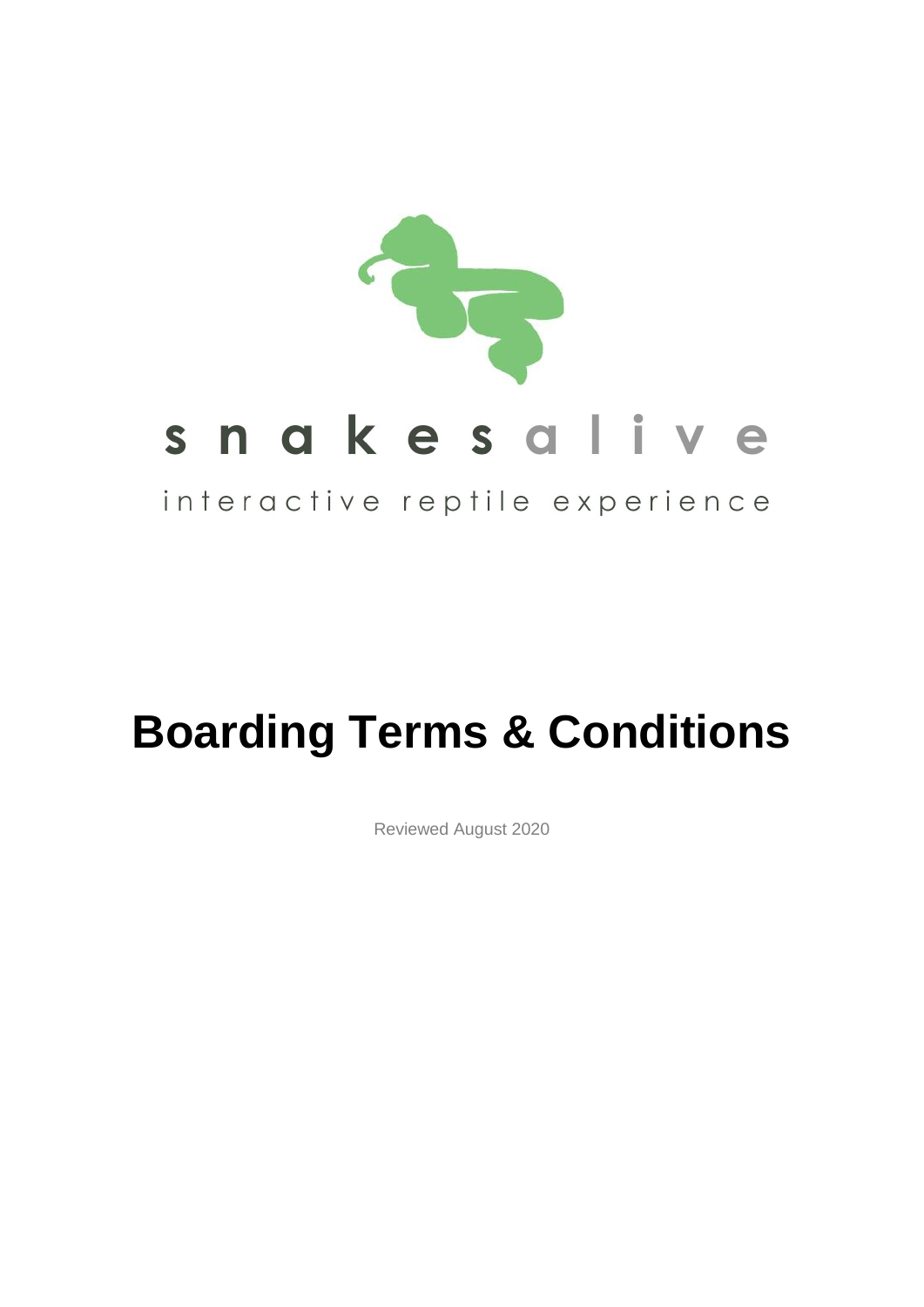# **Contents**

| 1. Interpretation            | 3 |
|------------------------------|---|
| 2. Commencement and duration | 3 |
| 3. Our obligations           | 4 |
| 4. Your obligations          | 4 |
| 5. Illness and Well Being    | 5 |
| 6. Charges and payment       | 6 |
| 7. Bookings and Reservations | 7 |
| 8. Commencement of Boarding  | 7 |
| 9. Limitation of liability   | 8 |
| 10. Notices                  | 9 |
| 11. Miscellaneous            | 9 |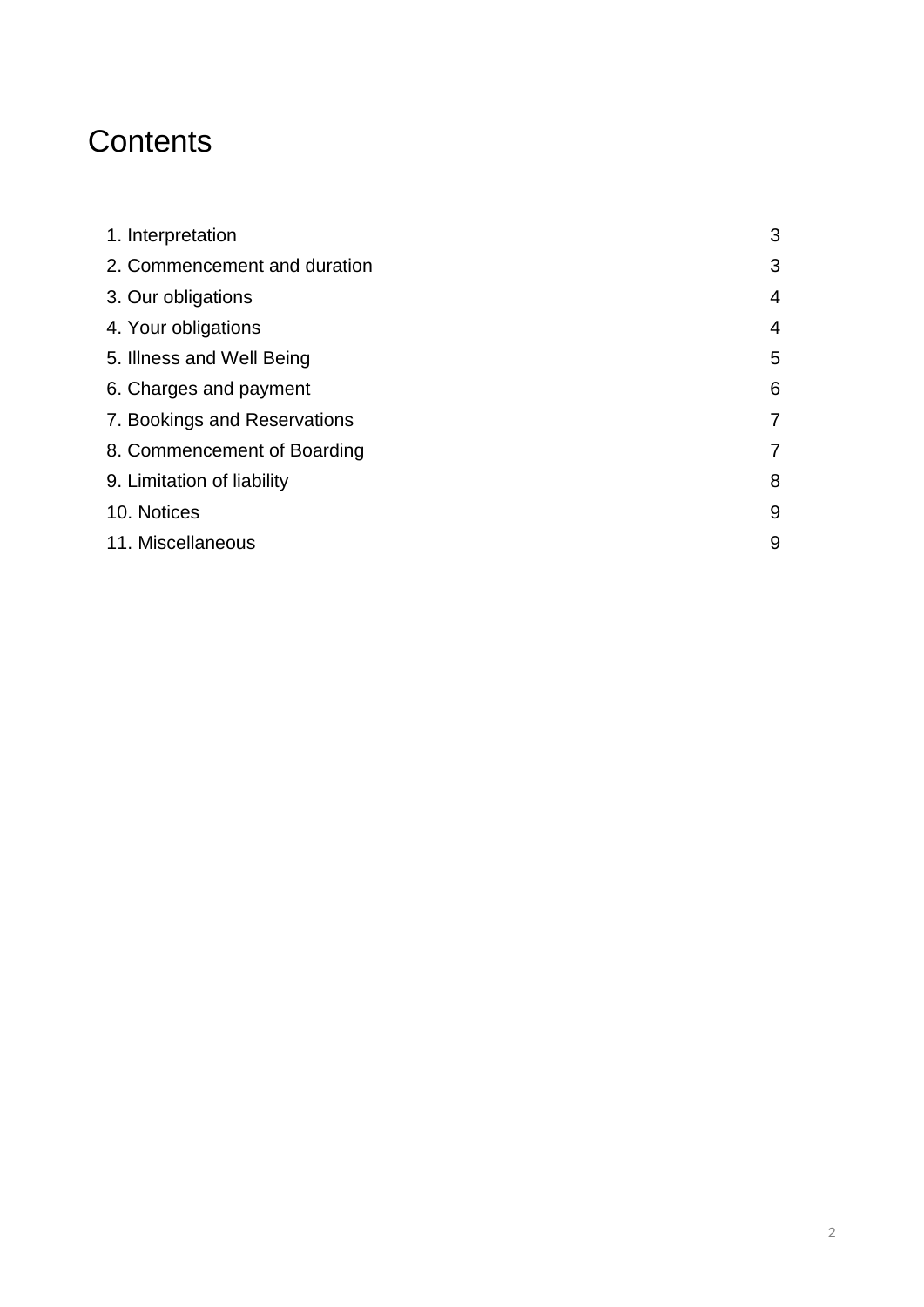These terms and conditions form the agreement between you ("You" or "Your") and Snakes Alive Limited ("Us" or "We" or "Our").

#### **1. Interpretation**

1.1 The definitions and rules of interpretation in this clause apply in this agreement.

Boarding**:** the temporary boarding of a Creature. Boarding Period: the period for which You request Us to provide Boarding for the Creature. Creature: a non-venomous animal or reptile. Reservation: Your request to Us to provide Boarding for a Creature for the dates required.

- 1.2 Clause, schedule and paragraph headings shall not affect the interpretation of this agreement.
- 1.3 A **person** includes a natural person, corporate or unincorporated body.
- 1.4 Words in the singular shall include the plural and vice versa.
- 1.5 A reference to **writing** or **written** does not include faxes but may include e-mail.
- 1.6 Where the words **include(s)**, **including** or **in particular** are used in this agreement, they are deemed to have the words **without limitation** following them. Where the context permits, the words **other** and **otherwise** are illustrative and shall not limit the sense of the words preceding them.
- 1.7 Any obligation in this agreement on a person not to do something includes an obligation not to agree, allow, permit or acquiesce in that thing being done.
- 1.8 References to clauses and schedules are to the clauses and schedules of this agreement.

#### **2. Commencement and duration**

2.1 We shall provide the Boarding:

(a) on the terms and conditions of this agreement; and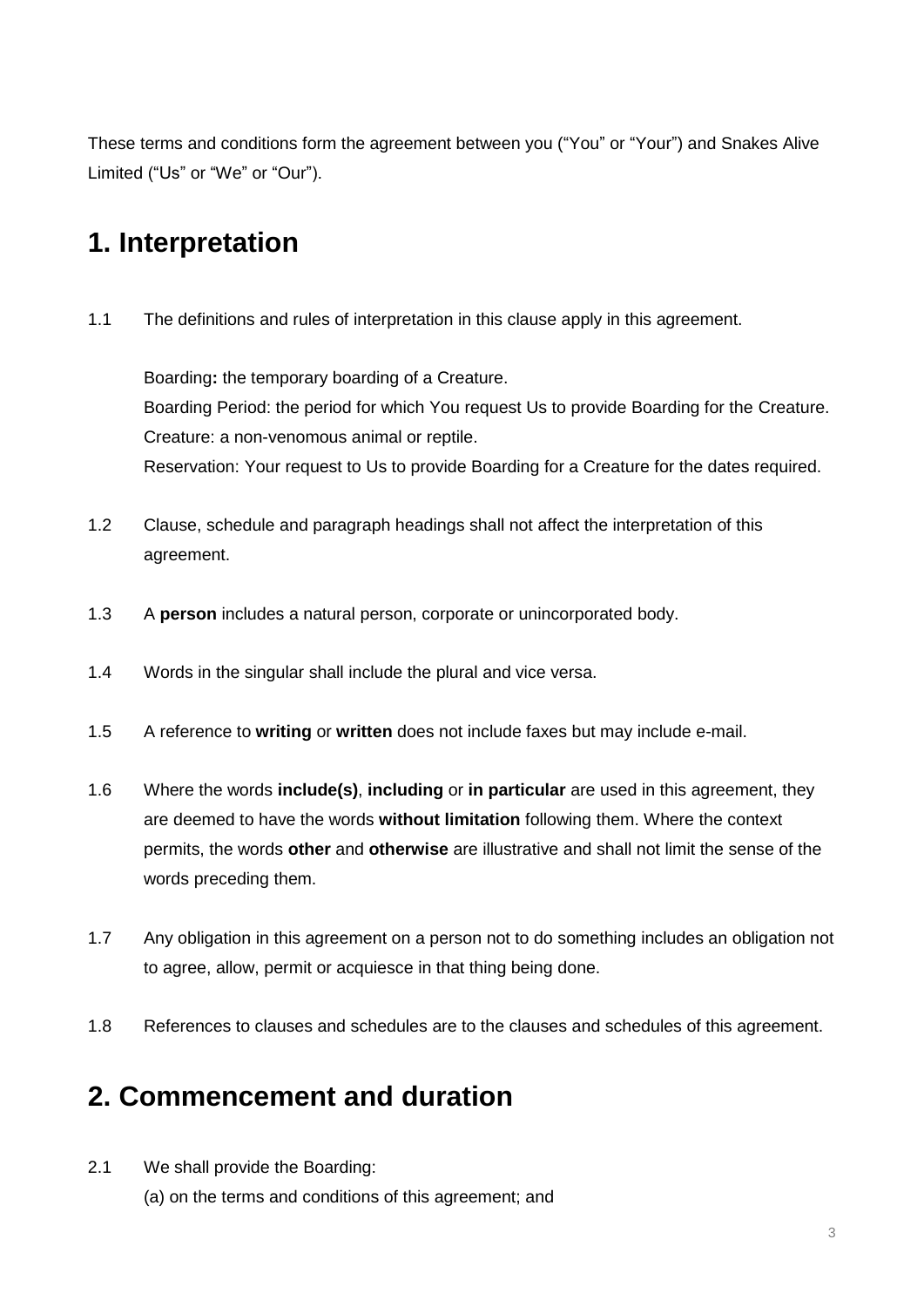(b) for the Boarding Period

unless we notify you in writing otherwise.

### **3. Our obligations**

- 3.1 We shall use reasonable endeavours to provide the Boarding in accordance with current industry practice in all material respects.
- 3.2 We shall use reasonable endeavours to:

(a) keep the Creature in isolation for the Boarding Period unless the Creature is part of a group or pair that have arrived together and You require them to be kept together; (b) adapt Our vivarium and cages to suit the environmental requirements of Your Creature provided that You have notified Us of those requirements before the commencement of the Boarding Period;

- (c) supply the Creature with fresh water no less often than daily; and
- (d) feed the Creature in accordance with Your reasonable dietary instructions; and
- (e) if requested by You, or if We consider it appropriate, supply a water trough or bowl to assist the Creature to shed its skin;
- (f) clean and inspect the Creature's enclosure daily;
- (g) inspect the Creature daily for any visible signs of sickness;
- 3.3 We shall use reasonable endeavours to observe all health and safety rules and regulations and any other reasonable security requirements that might be appropriate for the Boarding.

#### **4. Your obligations**

#### 4.1 You must:

(a) advise Us of anything a reasonable person might consider to be relevant when providing Boarding for the Creature;

(b) inform Us of any specific environmental or dietary requirements for the Creature;

(c) inform Us of any behavioural characteristics of the Creature that a reasonable person would consider appropriate for Us to know;

(d) inform Us of all health and safety rules and regulations and any other reasonable security requirements that apply to the Creature;

(e) provide Us with a telephone number that We can reach You on during the Boarding Period or the telephone number of such person with sufficient authority to take a decision about the Creature;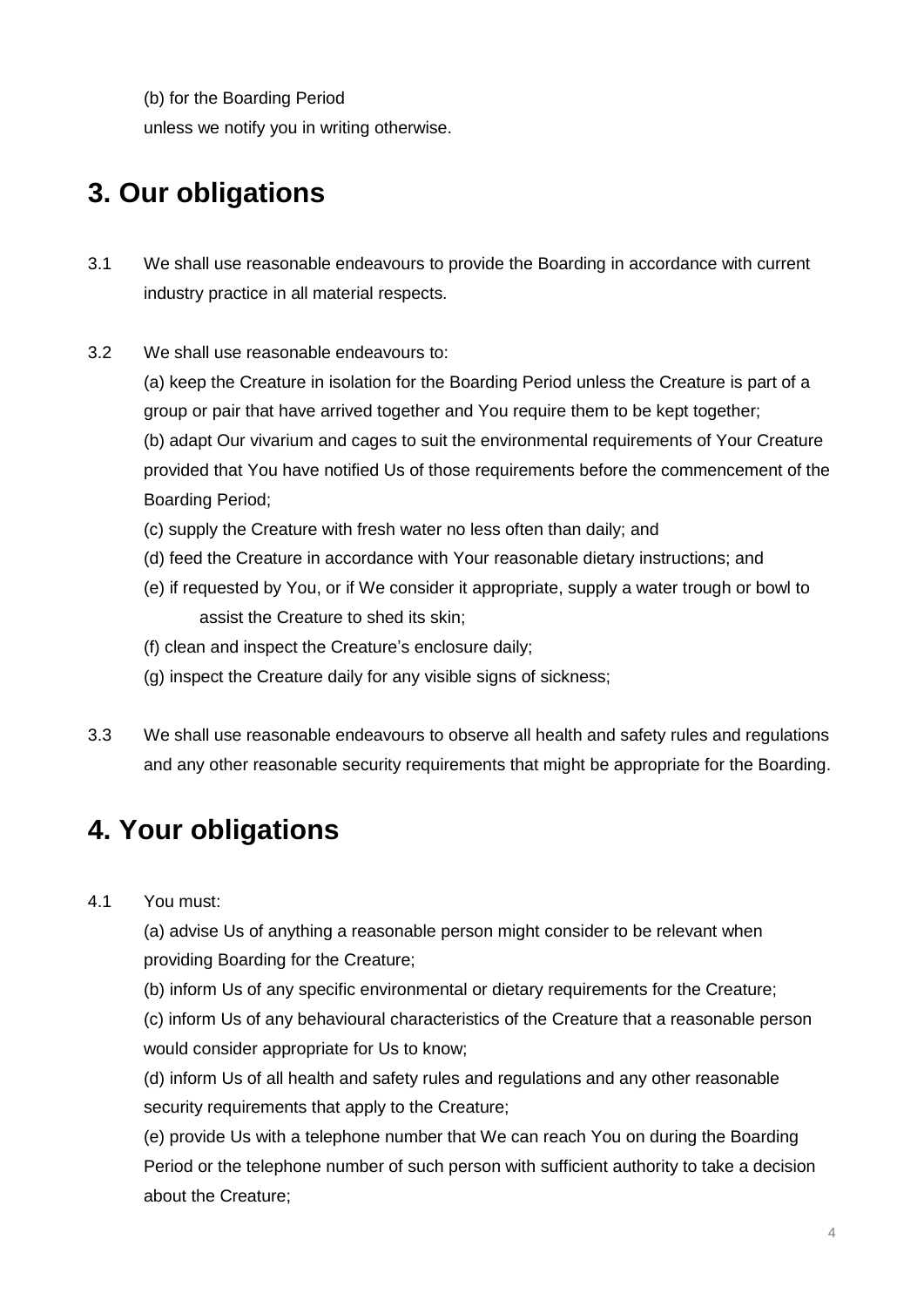(f) provide Us with Your home telephone number and address;

(g) Pay Our Charges in full in accordance with the terms of this agreement;

(h) advise Us of any disease, ailment, or physical deformity the Creature may have or has contracted in the past. If We consider it to be appropriate, We may require the Creature to be placed in a quarantine facility, the cost of which must be paid by You in addition to the Charges.

- 4.2 You warrant and represent to Us:
	- (a) that You own or that You are responsible for the Creature;
	- (b) that the Creature is non-venomous
- 4.3 You may without any liability to Us provide Your own housing for the Creature's use during the Boarding Period provided that such housing meets our general requirements to include safety, security, and cleanliness. Any electrical installations must be safe and secure with the appropriate fuses.
- 4.4 If Our provision of Boarding is prevented or delayed by Your act or omission, We shall not be liable for any costs, charges or losses sustained or incurred that arise directly or indirectly from such prevention or delay.
- 4.5 You must pay Us on demand, all reasonable costs, charges or losses sustained or incurred by Us (including any direct, indirect or consequential losses, loss of profit and loss of reputation, loss or damage to property and those arising from injury to or death of any person and loss of opportunity to deploy resources elsewhere) that arise directly or indirectly from Your fraud, negligence, failure to perform or delay in the performance of any of Your obligations under this agreement.

#### **5. Illness and Well Being**

- 5.1 If the Creature shows any undeclared signs of disease or infection or ill health prior to the Boarding Period then;
	- (a) We will refuse to provide Boarding; and
	- (b) We will retain Your Deposit, or 50% of any balance paid
- 5.2 If during the Boarding Period the Creature in Our reasonable belief displays any symptoms of illness or disease or poor health then:

(a) We may in our absolute discretion refer the Creature to a veterinary practice that holds itself out to specialise in treating creatures similar to the Creature;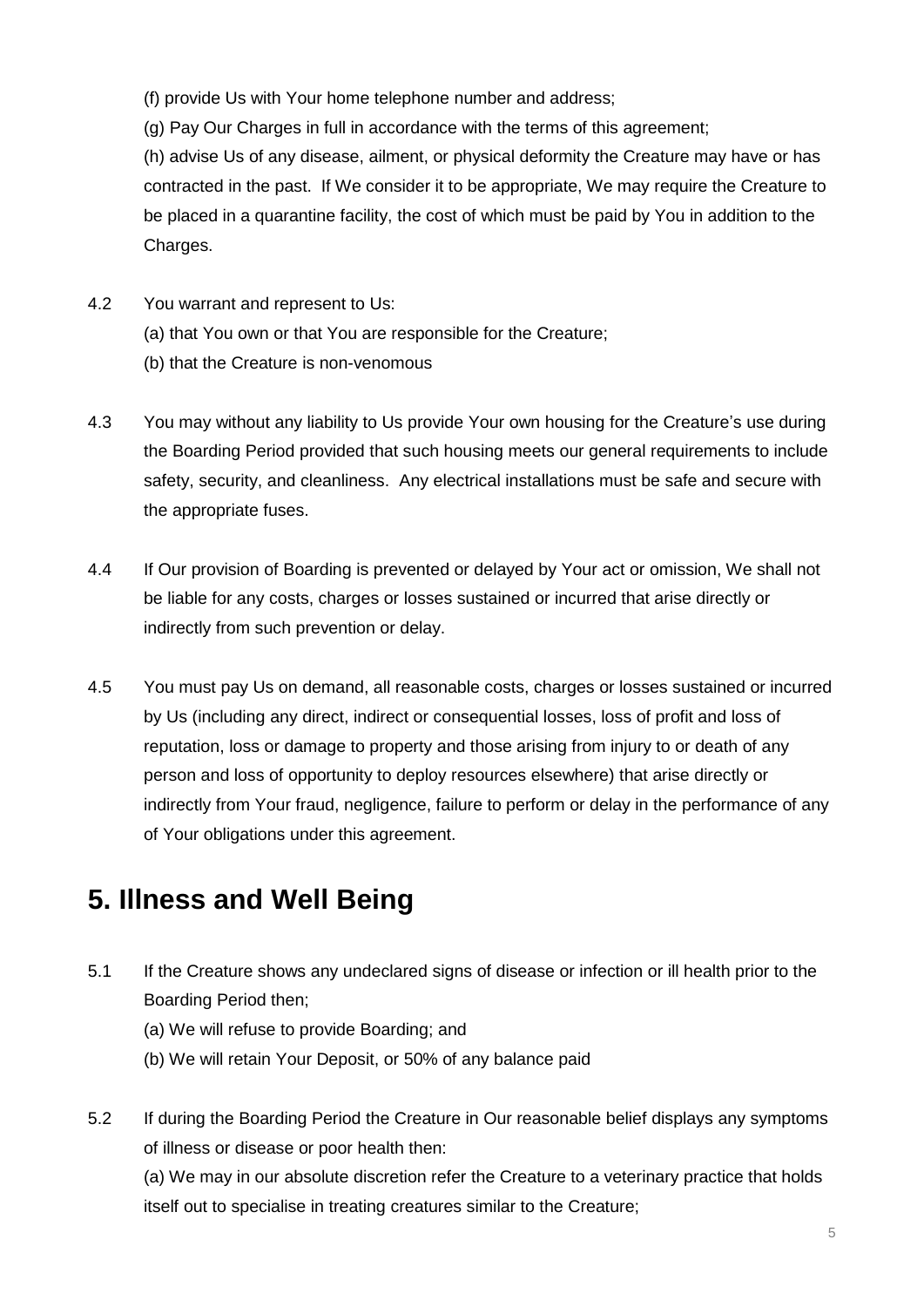(b) You must pay Us on demand for all fees incurred in the treatment of the Creature, whether or not such treatment proves successful.

- 5.3 If the Creature lays any eggs during the Boarding Period We may retain up to 10% of them for our own purposes.
- 5.4 If you Creature requires medication or medical treatment for the duration in full, or part, of the Boarding Period from the start of the Boarding Period then:
	- (a) You must pay Us an additional £10 per treatment;
	- (b) You must complete the Medication Consent form; and

(c) in signing the Boarding Agreement Form and Medication Consent Form You are aware that our insurance does NOT cover us administrating medication and you are signing a Disclaimer from pursuing any legal action due to grievances relating to the administration or consequences of your Creature receiving medication whilst in Our care.

#### **6. Charges and payment**

- 6.1 We have already advised you of the Fees for Boarding which must be paid to Us in accordance with this clause 6 .
- 6.2 We may at Our discretion refuse to accept cheques.
- 6.3 You must pay Us the full Fee with Your Reservation to secure the booking. For purposes of refunds a deposit (the "Deposit") is the equivalent to 50% of the Fee
- 6.4 If You pay Us Your Fee otherwise than in cleared funds, this payment must have cleared beyond your bank's recall before the commencement of the Boarding Period.
- 6.5 Once accepted by Us the Deposit is non refundable. This applies in all circumstances including if You cancel the Reservation.
- 6.6 Outstanding Fees must be paid to Us on collection of the Creature.
- 6.7 We will not discount the Fees if You collect the Creature earlier than previously agreed.
- 6.8 You must collect the Creature no later than 9pm on the agreed date of collection.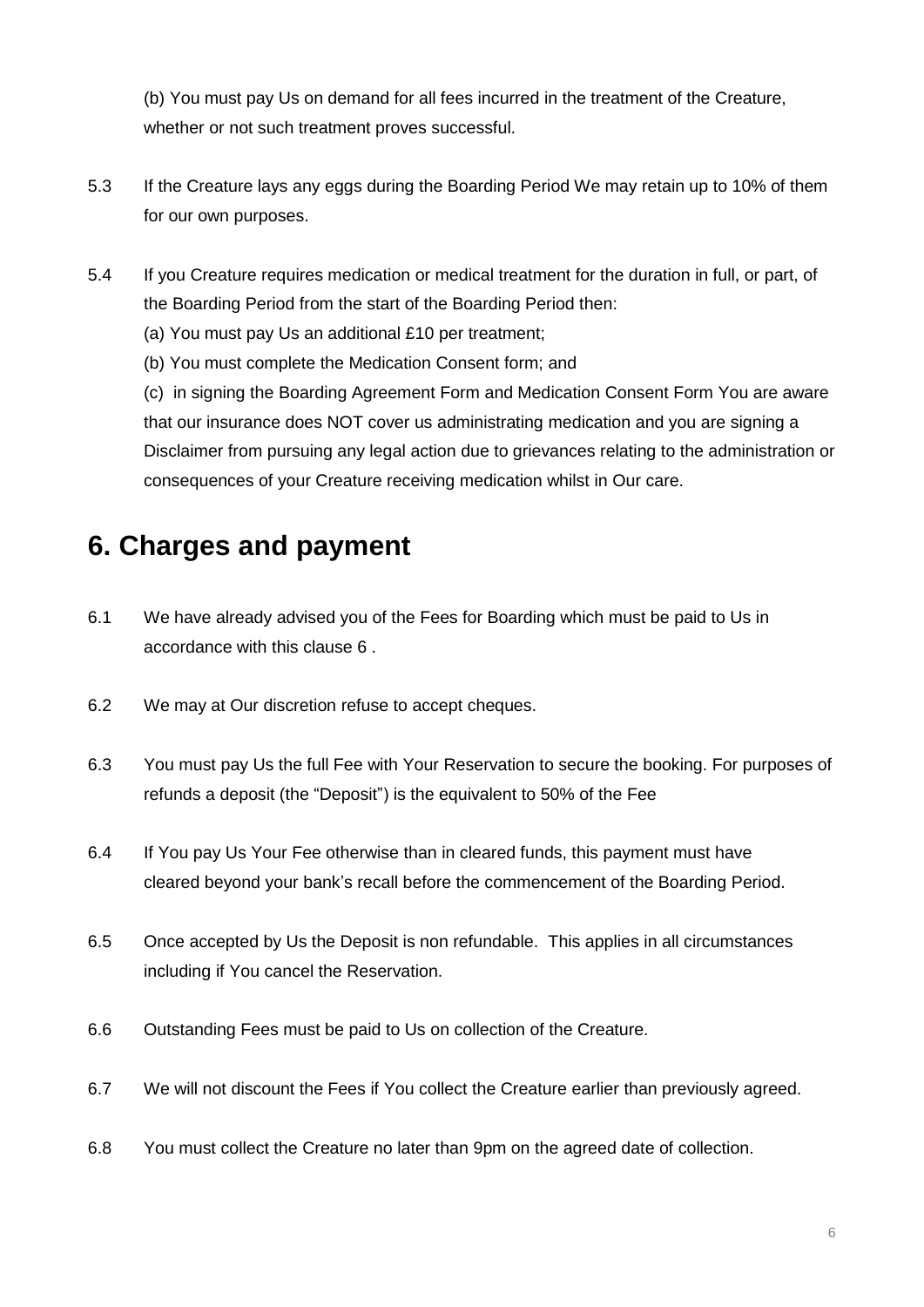- 6.9 If You collect the Creature later than previously agreed We will charge You Our daily rate
- for each additional day or part day.
- 6.10 Without prejudice to any other right or remedy that We may have, if You fail to pay Us any amount owed to Us by the due date, We may:

(a) charge interest on such sum from the due date for payment at the annual rate of 4% above the base lending rate from time to time of Lloyds TSB Bank Plc, accruing on a daily basis and being compounded quarterly until payment is made, whether before or after any judgment; and

(b) suspend all Boarding and refuse additional Reservations until payment has been made in full.

#### **7. Bookings and Reservations**

- 7.1 Our boarding capacity is limited and You must therefore provide Us with Your Reservation as soon as possible.
- 7.2 To secure Your Reservation you must: (i) Pay Us the Fee in full with your Reservation AND (ii) Complete the Online Booking Form Reservations are not secure until both the Form and Payment have been received by Us.
- 7.3 If We choose to accept Your reservation We will notify You either in writing or by telephone.
- 7.4 If You wish to cancel Your Reservation You must provide Us with written or email notification in a reasonable period prior to commencement of Boarding being not less than 14 days.
- 7.5 Unless You provide Us with the notice required at clause 7.4 the full amount of the Charges will be due to Us.

#### **8. Commencement of Boarding**

- 8.1 It is Your responsibility to deliver the Creature to Us at the start of the Boarding Period.
- 8.2 We will inspect the Creature when You deliver it to Us in Your presence.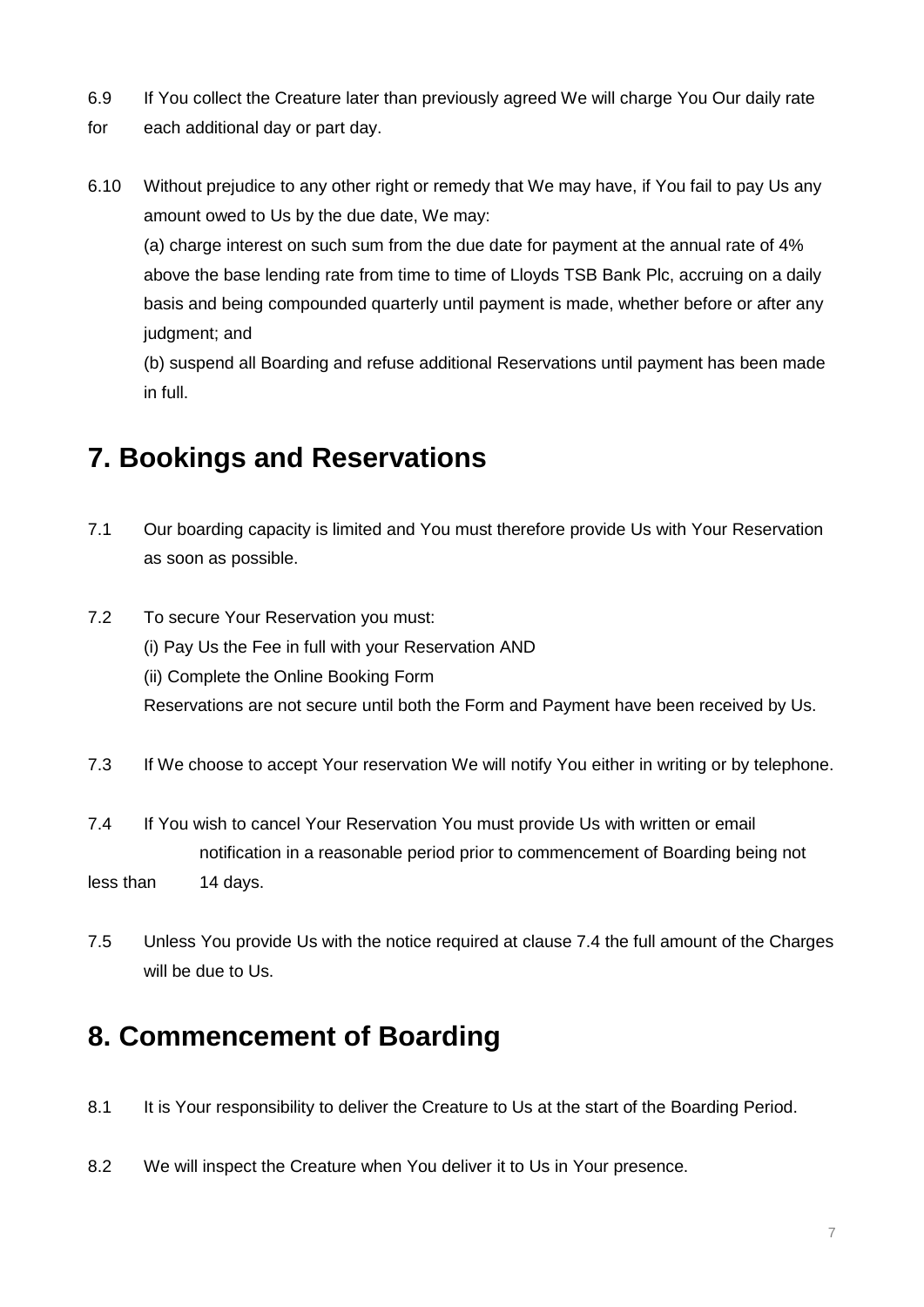- 8.3 We will not accept any Creature showing or appearing to show any signs of disease or illness or ill health.
- 8.4 You must provide Us with sufficient evidence that the Creature has received all appropriate vaccinations, and has been treated for fleas, intestinal worms and mites as appropriate.
- 8.5 We may refuse to accept the Creature for Boarding without providing You with an explanation.

#### **9. Limitation of liability**

## **YOUR ATTENTION IS PARTICULARLY DRAWN TO THIS CLAUSE**

- 9.1 This clause 9 sets out Our entire financial liability.
- 9.2 All warranties, conditions and other terms implied by statute or common law are, to the fullest extent permitted by law, excluded from this agreement.
- 9.3 Nothing in this agreement limits or excludes Our liability for: (a) death or personal injury of a human being resulting from negligence; or (b) any damage or liability incurred by You as a result of Our fraud or fraudulent misrepresentation; or
- 9.4 Subject to clause 9.2 and clause 9.3 :
	- (a) We shall not be liable for:
	- (i) any losses costs or fees incurred by You as a result of a disease or illness contracted by the Creature during the Boarding Period;
	- (ii) any losses or expenses incurred in connection with housing You provide for hosting the Creature;
	- (iii) death of a Creature;
	- (iv) illness of a Creature;
	- (v) injuries suffered by a Creature;
	- (vi) theft of a Creature;
	- (vii) accidents involving a Creature;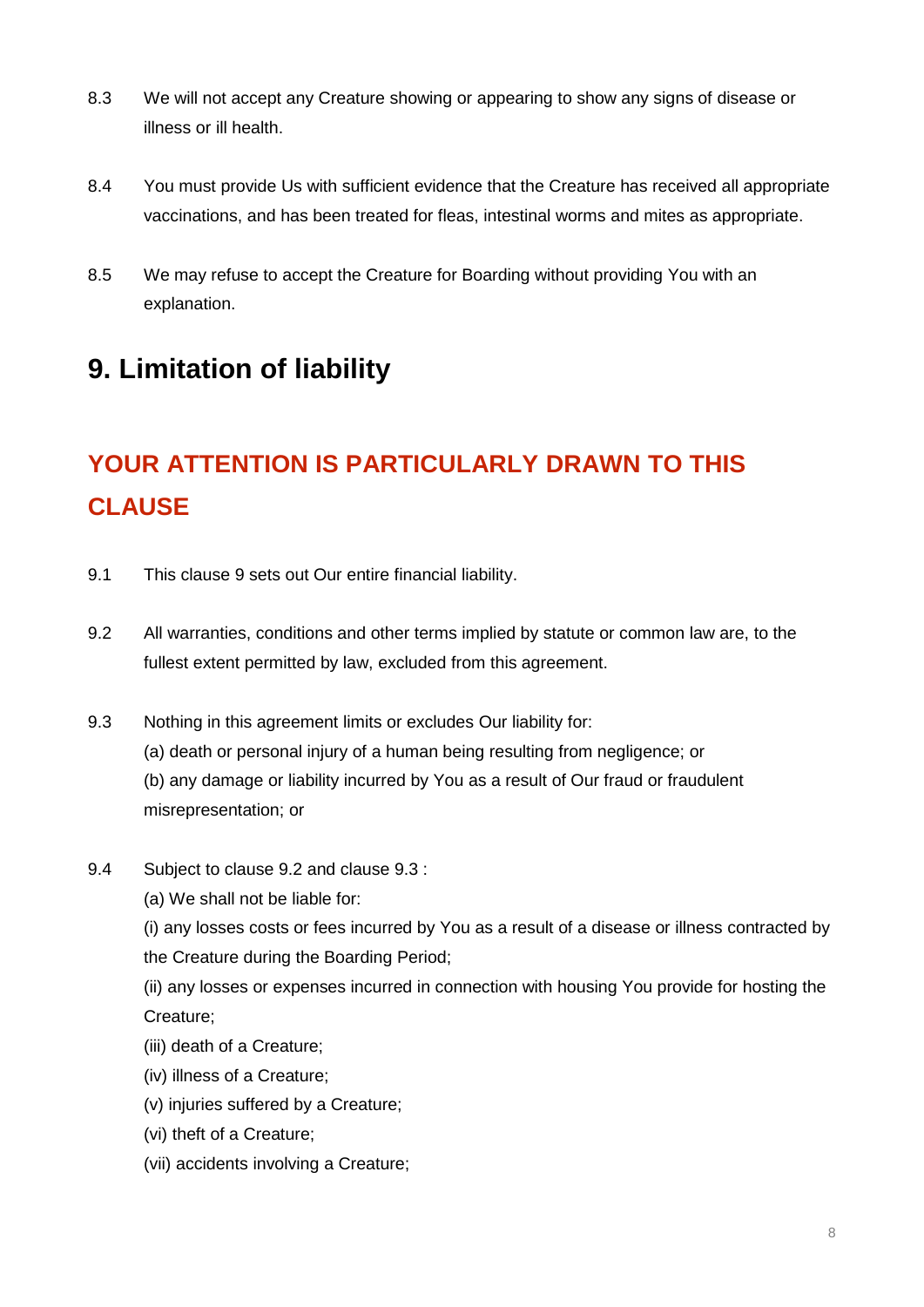(viii) any special, indirect, consequential or pure economic loss, costs, damages, charges or expenses; and

(b) Our total liability in contract, tort (including negligence or breach of statutory duty), misrepresentation, restitution or otherwise arising in connection with the performance or contemplated performance of this agreement shall be limited to the price paid for the Boarding.

9.5 You are strongly urged to ensure that You have sufficient insurance to cover potential losses that may be incurred by You or by the Creature during Our provision of the Boarding.

#### **10. Notices**

- 10.1 A notice given to a party in connection with this agreement:
	- (a) shall be signed by or on behalf of the party giving it;
	- (b) shall be:
	- (i) delivered personally; or
	- (ii) sent by pre-paid first-class post or recorded delivery.
- 10.2 Please contact us for Our address for service.
- 10.3 Your address for service is the address You have notified Us as being Your home address
- 10.4 If a notice has been properly sent or delivered in accordance with this clause, it will be deemed to have been received as follows:
	- (a) if delivered personally, at the time of delivery; or

(b) if sent by pre-paid first-class post or recorded delivery, at 9.00 am on the second day after posting

- 10.5 To prove delivery, it is sufficient to prove that if sent by pre-paid first class post, the envelope containing the notice was properly addressed and posted.
- 10.6 A notice or other communication required to be given in connection with this agreement shall not be validly served if sent by e-mail.

#### **11. Miscellaneous**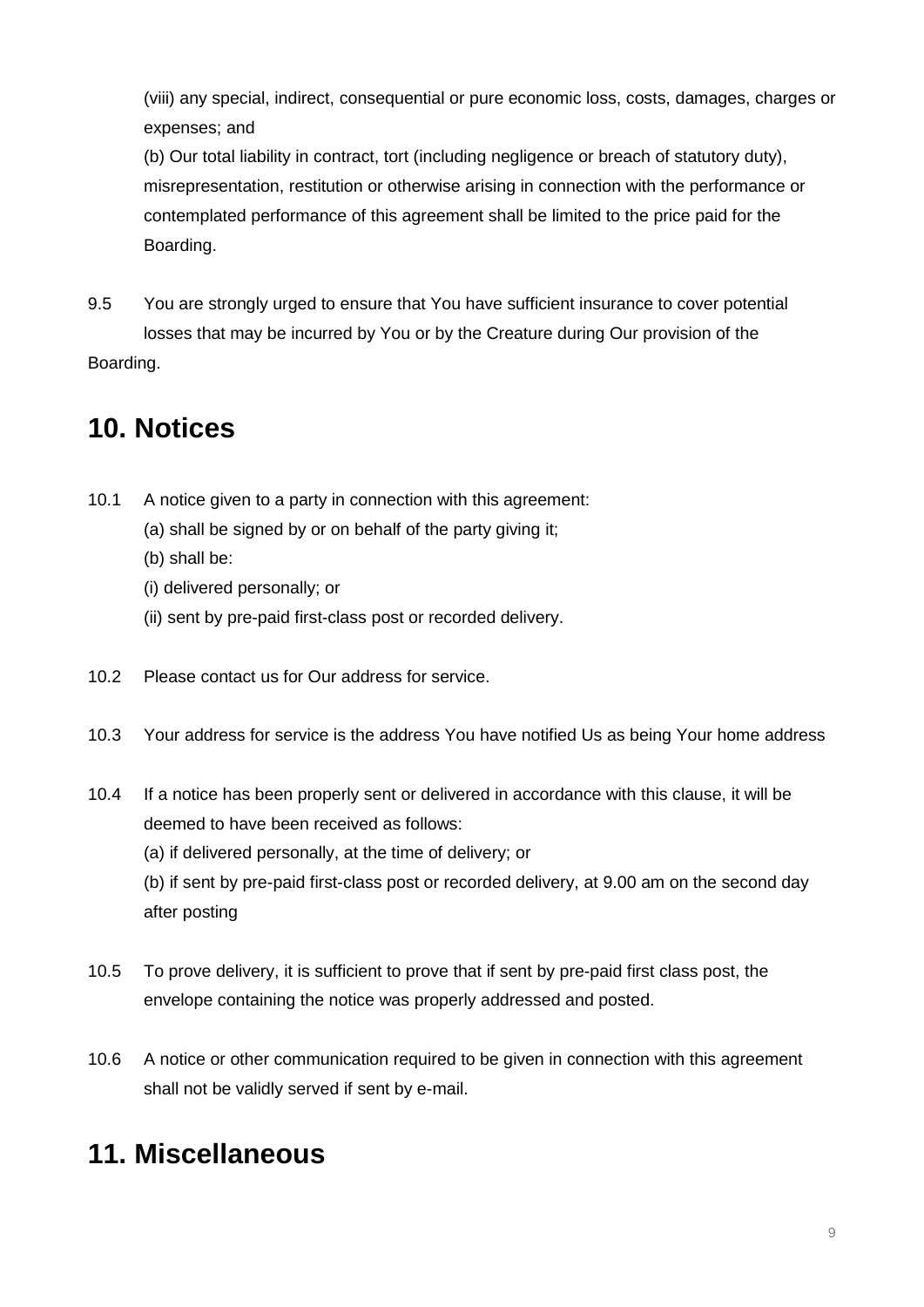- 11.1 We shall not be in breach of this agreement, nor liable for any failure or delay in performance of any obligations under this agreement arising from or attributable to acts, events, omissions or accidents beyond Our reasonable control.
- 11.2 If any Creature remains uncollected 10 working days after the end of the Boarding Period We may dispose of the Creature by any means that We deem to be appropriate. Such means include but are not limited to sale, destruction, or gift.
- 11.3 Prior to the commencement of the Boarding Period You must provide Us with proof of your identification and current address. Such proof can include sight of your passport, driving licence, recent utility bill, or bank statement. We may take copies of these documents for Our records.
- 11.4 No variation of this agreement shall be valid unless it is in writing and signed by You and Us.
- 11.5 A waiver of any right or remedy under this agreement is only effective if given in writing.
- 11.6 Unless specifically provided otherwise, rights arising under this agreement are cumulative and do not exclude rights provided by law.
- 11.7 If any provision of this agreement (or part of any provision) is found by any court or other authority of competent jurisdiction to be invalid, illegal or unenforceable, that provision or part-provision shall, to the extent required, be deemed not to form part of the agreement, and the validity and enforceability of the other provisions of the agreement shall not be affected.
- 11.8 This agreement constitutes the whole agreement between You and Us and supersedes any previous arrangement, understanding or agreement relating to the subject matter of this agreement.
- 11.9 You must not assign any of Your rights or obligations under this agreement.
- 11.10 Nothing in this agreement is intended to, or shall operate to, create a partnership between You and Us, or to authorise either You or Us to act as agent for the other.
- 11.11 A person who is not a party to this agreement shall not have any rights under or in connection with it.